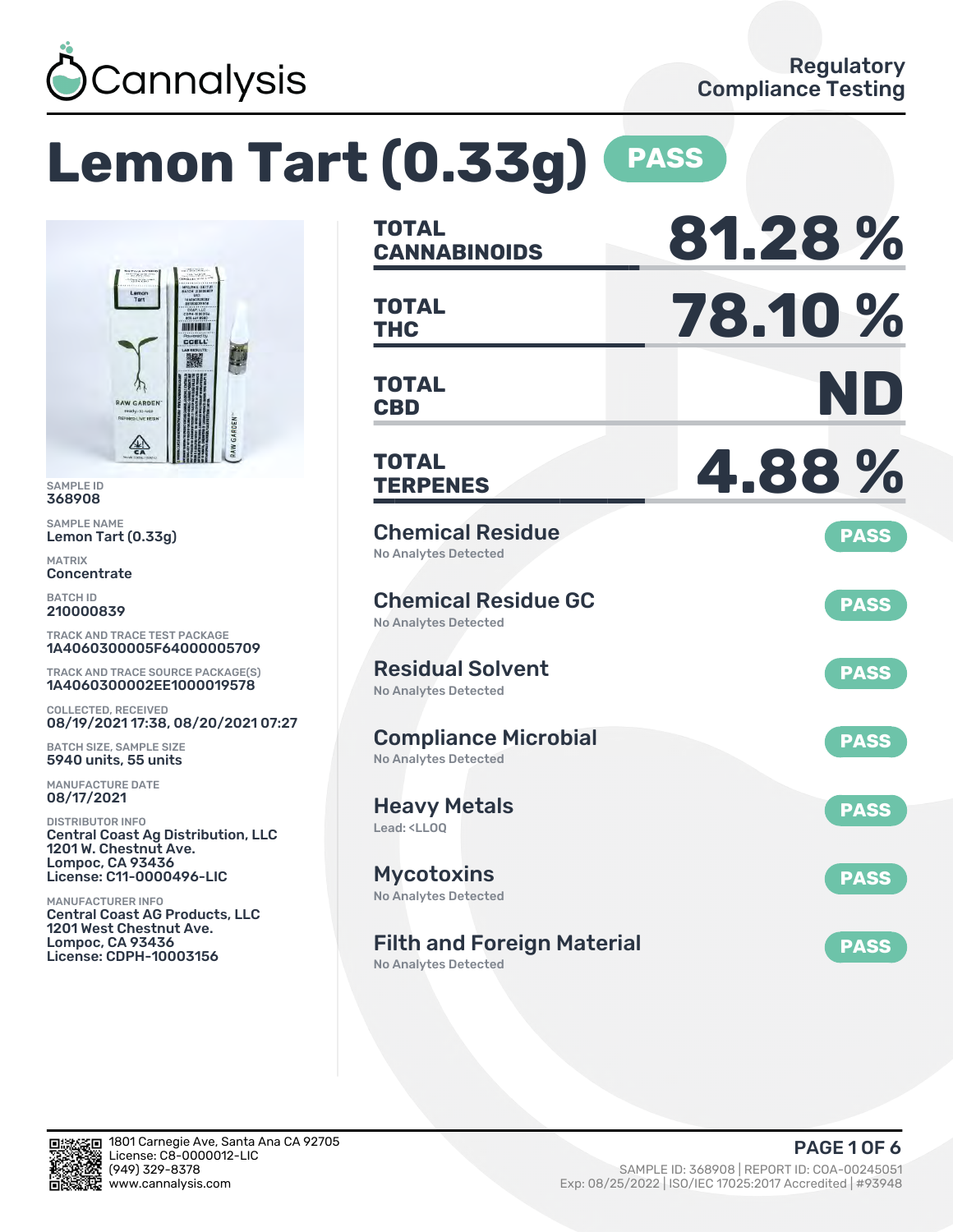

## CANNABINOID ANALYSIS

Total THC,CBD value(s) have been decarboxylated.

| TOTAL THC:          | 781.0 mg/g (78.10 %), 257.73 mg per package |
|---------------------|---------------------------------------------|
| TOTAL CBD:          | ND.                                         |
| TOTAL CANNABINOIDS: | 812.8 mg/g (81.28 %)                        |

UNIT OF MEASUREMENT: Milligrams per Gram(mg/g)

| <b>ANALYTE</b>         | <b>RESULT</b>                      | <b>LOD</b> | <b>LLOO</b> | <b>ANALYTE</b>   | <b>RESULT</b> | <b>LOD</b> | <b>LLOO</b> |
|------------------------|------------------------------------|------------|-------------|------------------|---------------|------------|-------------|
| THCa                   | ND                                 | 0.5000     | 1.0000      | CBDa             | <b>ND</b>     | 0.5000     | 1.0000      |
| D9THC                  | 781.0 mg/g (78.10 %)               | 0.5000     | 1.0000      | CBD              | <b>ND</b>     | 0.5000     | 1.0000      |
| D8THC                  | ND                                 | 0.5000     | 1.0000      | CBD <sub>v</sub> | <b>ND</b>     | 0.5000     | 1.0000      |
| <b>CBN</b>             | <b>ND</b>                          | 0.5000     | 1.0000      | CBC              | <b>ND</b>     | 0.5000     | 1.0000      |
| <b>THC<sub>v</sub></b> | $2.509 \,\mathrm{mq/q}$ (0.2509 %) | 0.5000     | 1.0000      | CBGa             | <b>ND</b>     | 0.5000     | 1.0000      |
| <b>CBG</b>             | 29.28 mg/g (2.928 %)               | 0.5000     | 1.0000      |                  |               |            |             |
|                        |                                    |            |             |                  |               |            |             |

#### ADDITIONAL INFORMATION

| Method:              | SOP-TECH-001 | Sample Prepped: 08/25/2021 09:43  | Sample Approved: 08/25/2021 17:18  |  |
|----------------------|--------------|-----------------------------------|------------------------------------|--|
| Instrument: UPLC-DAD |              | Sample Analyzed: 08/25/2021 11:18 | Prep-Analytical Batch: 32156-26234 |  |



## TERPENE ANALYSIS

TOTAL TERPENES: 48.87 mg/g (4.887 %)

| UNIT OF MEASUREMENT:    | Milligrams per Gram(mg/g)                         |        |                  |
|-------------------------|---------------------------------------------------|--------|------------------|
| <b>ANALYTE</b>          | <b>RESULT</b>                                     | LOD    | LLC              |
| 3-Carene                | <b>ND</b>                                         | 1.000  | 2.5(             |
| Alpha cedrene           | <b>ND</b>                                         | 1.000  | 2.5(             |
| Alpha pinene            | 2.205 mg/g (0.2205 %)                             | 0.1000 | 1.00             |
| Alpha terpineol         | 0.7665 mg/g $(0.0767%)$                           | 0.3260 | 0.65             |
| Beta myrcene            | 22.61 mg/g (2.261%)                               | 0.5000 | 1.00             |
| Borneol                 | <b>ND</b>                                         | 1.000  | 2.5(             |
| Camphor                 | <b>ND</b>                                         | 0.1000 | 0.5 <sub>0</sub> |
| Cedrol                  | <b>ND</b>                                         | 0.5000 | 1.00             |
| Cis nerolidol           | <b>ND</b>                                         | 2.500  | 5.0(             |
| Fenchol                 | 1.311 mg/g (0.1311 %)                             | 0.5000 | 1.00             |
| Gamma terpinene         | <b>ND</b>                                         | 0.1000 | 0.5 <sub>0</sub> |
| Geranyl acetate         | <b>ND</b>                                         | 0.1000 | 0.5 <sub>0</sub> |
| Isoborneol              | <b>ND</b>                                         | 0.5000 | 1.00             |
| Limonene                | $9.021 \,\mathrm{mag/g}$ (0.9021%)                | 0.5000 | 2.5(             |
| Menthol                 | <b>ND</b>                                         | 1.000  | 2.5(             |
| Ocimene <sub>2</sub>    | <lloo< td=""><td>0.3450</td><td>1.72</td></lloo<> | 0.3450 | 1.72             |
| P-mentha-1,5-diene ND   |                                                   | 0.5000 | 1.00             |
| Sabinene                | <b>ND</b>                                         | 0.5000 | 1.00             |
| Trans beta farnesene ND |                                                   | 2.500  | 5.0(             |
| Trans nerolidol         | <b>ND</b>                                         | 0.5000 | 2.5(             |
|                         |                                                   |        |                  |

| <b>ANALYTE</b>          | <b>RESULT</b>                                                                                                      | <b>LOD</b> | <b>LLOQ</b> | <b>ANALYTE</b>      | <b>RESULT</b>                                       | <b>LOD</b> | <b>LLOQ</b> |
|-------------------------|--------------------------------------------------------------------------------------------------------------------|------------|-------------|---------------------|-----------------------------------------------------|------------|-------------|
| 3-Carene                | <b>ND</b>                                                                                                          | 1.000      | 2.500       | Alpha bisabolol     | <ll0q< td=""><td>0.1000</td><td>0.5000</td></ll0q<> | 0.1000     | 0.5000      |
| Alpha cedrene           | <b>ND</b>                                                                                                          | 1.000      | 2.500       | Alpha humulene      | 1.178 mg/g (0.1178 %)                               | 0.5000     | 1.000       |
| Alpha pinene            | 2.205 mg/g $(0.2205\%)$                                                                                            | 0.1000     | 1.000       | Alpha terpinene     | <b>ND</b>                                           | 0.5000     | 1.000       |
| Alpha terpineol         | 0.7665 mg/g (0.0767 %)                                                                                             | 0.3260     | 0.6520      | Beta caryophyllene  | 5.239 mg/g $(0.5239\%)$                             | 0.5000     | 1.000       |
| Beta myrcene            | 22.61 mg/g (2.261%)                                                                                                | 0.5000     | 1.000       | Beta pinene         | 2.019 mg/g $(0.2019\%)$                             | 0.6070     | 1.214       |
| Borneol                 | <b>ND</b>                                                                                                          | 1.000      | 2.500       | Camphene            | <b>ND</b>                                           | 0.5000     | 1.000       |
| Camphor                 | <b>ND</b>                                                                                                          | 0.1000     | 0.5000      | Caryophyllene oxide | <b>ND</b>                                           | 0.5000     | 2.500       |
| Cedrol                  | <b>ND</b>                                                                                                          | 0.5000     | 1.000       | Cis geraniol        | <b>ND</b>                                           | 1.000      | 2.500       |
| Cis nerolidol           | <b>ND</b>                                                                                                          | 2.500      | 5.000       | Eucalyptol          | <b>ND</b>                                           | 0.1000     | 0.5000      |
| Fenchol                 | 1.311 mg/g (0.1311 %)                                                                                              | 0.5000     | 1.000       | Fenchone            | <ll0q< td=""><td>0.1000</td><td>0.5000</td></ll0q<> | 0.1000     | 0.5000      |
| Gamma terpinene         | ND                                                                                                                 | 0.1000     | 0.5000      | Gamma terpineol     | <b>ND</b>                                           | 0.2090     | 0.5230      |
| Geranyl acetate         | ND.                                                                                                                | 0.1000     | 0.5000      | Guaiol              | <b>ND</b>                                           | 2.500      | 5.000       |
| Isoborneol              | ND                                                                                                                 | 0.5000     | 1.000       | Isopulegol          | <b>ND</b>                                           | 2.500      | 5.000       |
| Limonene                | 9.021 mg/g (0.9021%)                                                                                               | 0.5000     | 2.500       | Linalool            | 2.891 mg/g (0.2891 %)                               | 0.5000     | 1.000       |
| Menthol                 | <b>ND</b>                                                                                                          | 1.000      | 2.500       | Ocimene 1           | <b>ND</b>                                           | 0.1550     | 0.3100      |
| Ocimene 2               | <lloq< td=""><td>0.3450</td><td>1.725</td><td>P-cymene</td><td><b>ND</b></td><td>0.5230</td><td>1.045</td></lloq<> | 0.3450     | 1.725       | P-cymene            | <b>ND</b>                                           | 0.5230     | 1.045       |
| P-mentha-1,5-diene ND   |                                                                                                                    | 0.5000     | 1.000       | Pulegone            | <b>ND</b>                                           | 0.1000     | 0.5000      |
| Sabinene                | <b>ND</b>                                                                                                          | 0.5000     | 1.000       | Terpinolene         | 1.632 mg/g $(0.1632\%)$                             | 0.1000     | 0.5000      |
| Trans beta farnesene ND |                                                                                                                    | 2.500      | 5.000       | Trans geraniol      | <b>ND</b>                                           | 0.5000     | 2.500       |
| Trans nerolidol         | <b>ND</b>                                                                                                          | 0.5000     | 2.500       | Valencene           | <b>ND</b>                                           | 0.5000     | 1.000       |
|                         |                                                                                                                    |            |             |                     |                                                     |            |             |

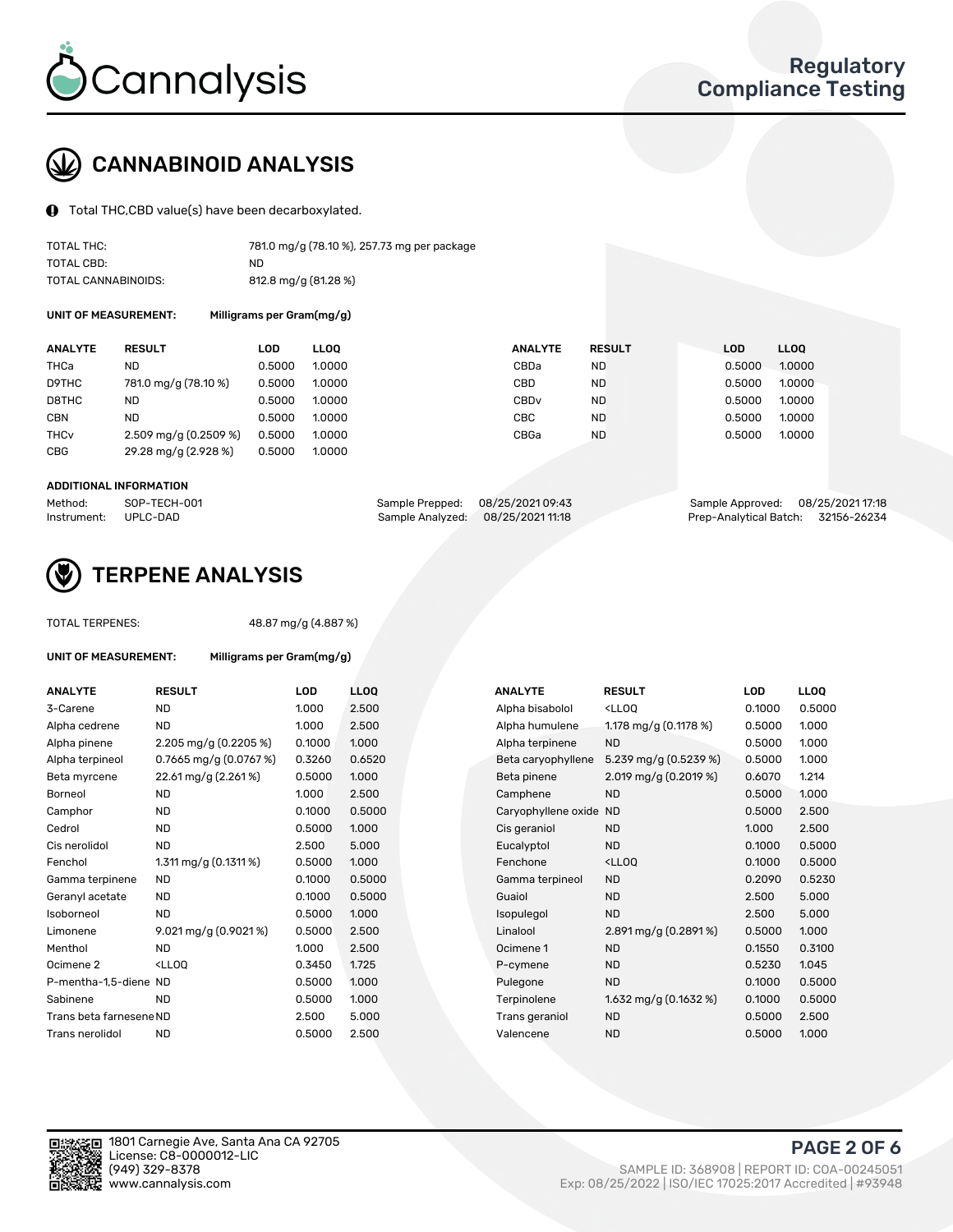

## Regulatory Compliance Testing

#### ADDITIONAL INFORMATION

Sample Analyzed: 08/20/2021 15:03

Method: SOP-TECH-027 Sample Prepped: 08/20/2021 14:59 Sample Approved: 08/21/2021 17:30



CHEMICAL RESIDUE ANALYSIS PASS

UNIT OF MEASUREMENT: Micrograms per Gram(ug/g)

| <b>ANALYTE</b>    | <b>RESULT</b> | LOD    | LLOQ   | <b>ACTION LEVEL</b> |      | <b>ANALYTE</b>      | <b>RESULT</b> | <b>LOD</b> | <b>LLOQ</b> | <b>ACTION LEVEL</b> |      |
|-------------------|---------------|--------|--------|---------------------|------|---------------------|---------------|------------|-------------|---------------------|------|
| Abamectin         | <b>ND</b>     | 0.0200 | 0.0400 | 0.1000              | Pass | Acephate            | <b>ND</b>     | 0.0200     | 0.0400      | 0.1000              | Pass |
| Acequinocyl       | <b>ND</b>     | 0.0200 | 0.0400 | 0.1000              | Pass | Acetamiprid         | <b>ND</b>     | 0.0200     | 0.0400      | 0.1000              | Pass |
| Aldicarb          | <b>ND</b>     | 0.0200 | 0.0400 | 0.0                 | Pass | Azoxystrobin        | <b>ND</b>     | 0.0200     | 0.0400      | 0.1000              | Pass |
| Bifenazate        | <b>ND</b>     | 0.0200 | 0.0400 | 0.1000              | Pass | <b>Bifenthrin</b>   | <b>ND</b>     | 0.0200     | 0.0400      | 3.000               | Pass |
| <b>Boscalid</b>   | <b>ND</b>     | 0.0200 | 0.0400 | 0.1000              | Pass | Carbarvl            | <b>ND</b>     | 0.0200     | 0.0400      | 0.5000              | Pass |
| Carbofuran        | <b>ND</b>     | 0.0200 | 0.0400 | 0.0                 | Pass | Chlorantraniliprole | <b>ND</b>     | 0.0200     | 0.0400      | 10.00               | Pass |
| Clofentezine      | <b>ND</b>     | 0.0200 | 0.0400 | 0.1000              | Pass | Coumaphos           | <b>ND</b>     | 0.0200     | 0.0400      | 0.0                 | Pass |
| Cyfluthrin        | <b>ND</b>     | 0.4000 | 1.000  | 2.000               | Pass | Cypermethrin        | <b>ND</b>     | 0.4000     | 1.000       | 1.000               | Pass |
| Daminozide        | <b>ND</b>     | 0.0200 | 0.0400 | 0.0                 | Pass | Diazinon            | <b>ND</b>     | 0.0200     | 0.0400      | 0.1000              | Pass |
| <b>Dichlorvos</b> | <b>ND</b>     | 0.0200 | 0.0400 | 0.0                 | Pass | Dimethoate          | <b>ND</b>     | 0.0200     | 0.0400      | 0.0                 | Pass |
| Dimethomorph      | <b>ND</b>     | 0.0200 | 0.0400 | 2.000               | Pass | <b>Ethoprophos</b>  | <b>ND</b>     | 0.0200     | 0.0400      | 0.0                 | Pass |
| Etofenprox        | <b>ND</b>     | 0.0200 | 0.0400 | 0.0                 | Pass | Etoxazole           | <b>ND</b>     | 0.0200     | 0.0400      | 0.1000              | Pass |
| Fenhexamid        | <b>ND</b>     | 0.0200 | 0.0400 | 0.1000              | Pass | Fenoxycarb          | <b>ND</b>     | 0.0200     | 0.0400      | 0.0                 | Pass |
| Fenpyroximate     | <b>ND</b>     | 0.0200 | 0.0400 | 0.1000              | Pass | Fipronil            | <b>ND</b>     | 0.0400     | 0.1000      | 0.0                 | Pass |
| Flonicamid        | <b>ND</b>     | 0.0200 | 0.0400 | 0.1000              | Pass | Fludioxonil         | <b>ND</b>     | 0.0200     | 0.0400      | 0.1000              | Pass |
| Hexythiazox       | <b>ND</b>     | 0.0200 | 0.0400 | 0.1000              | Pass | Imazalil            | <b>ND</b>     | 0.0200     | 0.0400      | 0.0                 | Pass |
| Imidacloprid      | <b>ND</b>     | 0.0200 | 0.0400 | 5.000               | Pass | Kresoxim methyl     | <b>ND</b>     | 0.0200     | 0.0400      | 0.1000              | Pass |
| Malathion         | <b>ND</b>     | 0.0200 | 0.0400 | 0.5000              | Pass | Metalaxyl           | <b>ND</b>     | 0.0200     | 0.0400      | 2.000               | Pass |
| Methiocarb        | <b>ND</b>     | 0.0200 | 0.0400 | 0.0                 | Pass | Methomyl            | <b>ND</b>     | 0.0200     | 0.0400      | 1.000               | Pass |
| Mevinphos         | <b>ND</b>     | 0.0200 | 0.0400 | 0.0                 | Pass | Myclobutanil        | <b>ND</b>     | 0.0200     | 0.0400      | 0.1000              | Pass |
| Naled             | <b>ND</b>     | 0.0200 | 0.0400 | 0.1000              | Pass | Oxamyl              | <b>ND</b>     | 0.0200     | 0.0400      | 0.5000              | Pass |
| Paclobutrazol     | <b>ND</b>     | 0.0200 | 0.0400 | 0.0                 | Pass | Permethrins         | <b>ND</b>     | 0.0400     | 0.1000      | 0.5000              | Pass |
| Phosmet           | <b>ND</b>     | 0.0200 | 0.0400 | 0.1000              | Pass | Piperonyl butoxide  | <b>ND</b>     | 0.0200     | 0.0400      | 3.000               | Pass |
| Prallethrin       | <b>ND</b>     | 0.0200 | 0.0400 | 0.1000              | Pass | Propiconazole       | <b>ND</b>     | 0.0200     | 0.0400      | 0.1000              | Pass |
| Propoxur          | <b>ND</b>     | 0.0200 | 0.0400 | 0.0                 | Pass | Pyrethrins          | <b>ND</b>     | 0.0200     | 0.0400      | 0.5000              | Pass |
| Pyridaben         | <b>ND</b>     | 0.0200 | 0.0400 | 0.1000              | Pass | Spinetoram          | <b>ND</b>     | 0.0200     | 0.0400      | 0.1000              | Pass |
| Spinosad          | <b>ND</b>     | 0.0300 | 0.0700 | 0.1000              | Pass | Spiromesifen        | <b>ND</b>     | 0.0200     | 0.0400      | 0.1000              | Pass |
| Spirotetramat     | <b>ND</b>     | 0.0200 | 0.0400 | 0.1000              | Pass | Spiroxamine         | <b>ND</b>     | 0.0200     | 0.0400      | 0.0                 | Pass |
| Tebuconazole      | <b>ND</b>     | 0.0200 | 0.0400 | 0.1000              | Pass | Thiacloprid         | <b>ND</b>     | 0.0200     | 0.0400      | 0.0                 | Pass |
| Thiamethoxam      | <b>ND</b>     | 0.0200 | 0.0400 | 5.000               | Pass | Trifloxystrobin     | <b>ND</b>     | 0.0200     | 0.0400      | 0.1000              | Pass |

#### ADDITIONAL INFORMATION

Method: SOP-TECH-002 Sample Prepped: 08/20/202113:27<br>Instrument: LC-MS/MS Sample Analyzed: 08/20/202113:28 Prep-Analytical Batch: 32051-26137 Prep-Analytical Batch: 32051-26137

PAGE 3 OF 6

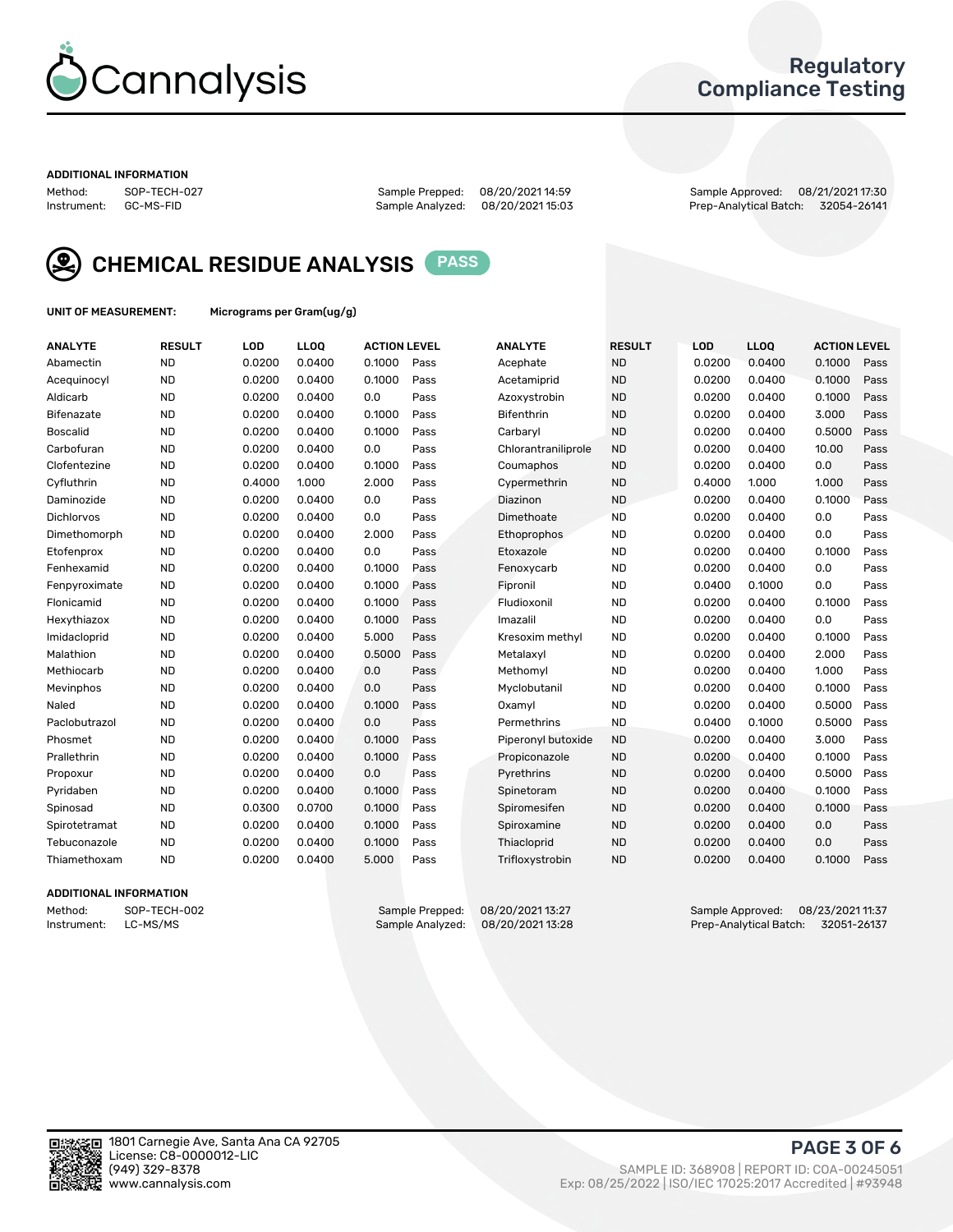

## CHEMICAL RESIDUE GC ANALYSIS PASS

| UNIT OF MEASUREMENT: | м |
|----------------------|---|
|                      |   |

icrograms per Gram(ug/g)

| <b>ANALYTE</b>                | <b>RESULT</b> | LOD    | <b>LLOO</b> | <b>ACTION LEVEL</b> |                  | <b>ANALYTE</b>   | <b>RESULT</b> | LOD              | <b>LLOO</b>            | <b>ACTION LEVEL</b> |      |
|-------------------------------|---------------|--------|-------------|---------------------|------------------|------------------|---------------|------------------|------------------------|---------------------|------|
| Captan                        | <b>ND</b>     | 0.1000 | 0.2000      | 0.7000              | Pass             | Chlordane        | <b>ND</b>     | 0.0109           | 0.0136                 | 0.0                 | Pass |
| Methyl parathion              | <b>ND</b>     | 0.0400 | 0.1000      | 0.0                 | Pass             | <b>PCNB</b>      | <b>ND</b>     | 0.0200           | 0.0400                 | 0.1000              | Pass |
| Chlorfenapyr                  | <b>ND</b>     | 0.0800 | 0.1000      | 0.0                 | Pass             | Chlorpyrifos     | <b>ND</b>     | 0.0800           | 0.1000                 | 0.0                 | Pass |
|                               |               |        |             |                     |                  |                  |               |                  |                        |                     |      |
| <b>ADDITIONAL INFORMATION</b> |               |        |             |                     |                  |                  |               |                  |                        |                     |      |
| Method:                       | SOP-TECH-010  |        |             |                     | Sample Prepped:  | 08/20/2021 13:28 |               | Sample Approved: |                        | 08/21/2021 14:40    |      |
| Instrument:                   | GC-MS/MS      |        |             |                     | Sample Analyzed: | 08/20/2021 13:28 |               |                  | Prep-Analytical Batch: | 32052-26138         |      |
|                               |               |        |             |                     |                  |                  |               |                  |                        |                     |      |

## RESIDUAL SOLVENT ANALYSIS PASS

UNIT OF MEASUREMENT: Micrograms per Gram(ug/g)

| <b>ANALYTE</b>    | <b>RESULT</b> | LOD    | <b>LLOO</b> | <b>ACTION LEVEL</b> |      | <b>ANALYTE</b>           | <b>RESULT</b> | LOD    | <b>LLOO</b> | <b>ACTION LEVEL</b> |      |
|-------------------|---------------|--------|-------------|---------------------|------|--------------------------|---------------|--------|-------------|---------------------|------|
| Acetone           | <b>ND</b>     | 50.00  | 100.0       | 5000                | Pass | Acetonitrile             | <b>ND</b>     | 50.00  | 100.0       | 410.0               | Pass |
| Benzene           | <b>ND</b>     | 0.5000 | 1.000       | 1.000               | Pass | <b>Butane</b>            | <b>ND</b>     | 50.00  | 100.0       | 5000                | Pass |
| Chloroform        | <b>ND</b>     | 0.5000 | 1.000       | 1.000               | Pass | Ethanol                  | <b>ND</b>     | 50.00  | 100.0       | 5000                | Pass |
| Ethyl Acetate     | <b>ND</b>     | 50.00  | 100.0       | 5000                | Pass | <b>Ethyl Ether</b>       | <b>ND</b>     | 50.00  | 100.0       | 5000                | Pass |
| Ethylene oxide    | <b>ND</b>     | 0.5000 | 1.000       | 1.000               | Pass | Heptane                  | <b>ND</b>     | 50.00  | 100.0       | 5000                | Pass |
| Hexane            | <b>ND</b>     | 50.00  | 100.0       | 290.0               | Pass | <b>Isopropyl Alcohol</b> | <b>ND</b>     | 50.00  | 100.0       | 5000                | Pass |
| Methanol          | <b>ND</b>     | 50.00  | 100.0       | 3000                | Pass | Methylene chloride       | <b>ND</b>     | 0.5000 | 1.000       | 1.000               | Pass |
| Pentane           | <b>ND</b>     | 50.00  | 100.0       | 5000                | Pass | Propane                  | <b>ND</b>     | 50.00  | 200.0       | 5000                | Pass |
| Toluene           | <b>ND</b>     | 50.00  | 100.0       | 890.0               | Pass | Xvlenes                  | <b>ND</b>     | 50.08  | 100.0       | 2170                | Pass |
| Trichloroethylene | <b>ND</b>     | 0.5000 | 1.000       | 1.000               | Pass | 1.2-Dichloroethane       | <b>ND</b>     | 0.5000 | 1.000       | 1.000               | Pass |

#### ADDITIONAL INFORMATION

Method: SOP-TECH-021 Sample Prepped: 08/20/202114:59 Sample Approved: 08/21/2021 11:00<br>Instrument: HS-GC-MS/FID Sample Analyzed: 08/20/2021 15:02 Prep-Analytical Batch: 32056-26140 Prep-Analytical Batch: 32056-26140



UNIT OF MEASUREMENT: Cycle Threshold (Ct)

| <b>ANALYTE</b> | <b>RESULT</b>                 | LOD   | <b>LLOO</b> |     | <b>ACTION LEVEL</b> | <b>ANALYTE</b>   | <b>RESULT</b> | <b>LOD</b> | <b>LLOO</b>      |                  | <b>ACTION LEVEL</b> |
|----------------|-------------------------------|-------|-------------|-----|---------------------|------------------|---------------|------------|------------------|------------------|---------------------|
| A.fumigatus    | <b>ND</b>                     | 33.00 | 0.0         | 0.0 | Pass                | A. flavus        | <b>ND</b>     | 33.00      | 0.0              | 0.0              | Pass                |
| A. niger       | <b>ND</b>                     | 33.00 | 0.0         | 0.0 | Pass                | A. terreus       | <b>ND</b>     | 33.00      | 0.0              | 0.0              | Pass                |
| <b>STEC</b>    | <b>ND</b>                     | 33.00 | 0.0         | 0.0 | Pass                | Salmonella spp   | <b>ND</b>     | 33.00      | 0.0              | 0.0              | Pass                |
|                | <b>ADDITIONAL INFORMATION</b> |       |             |     |                     |                  |               |            |                  |                  |                     |
| Method:        | SOP-TECH-016, SOP-TECH-022    |       |             |     | Sample Prepped:     | 08/23/2021 07:45 |               |            | Sample Approved: | 08/23/2021 21:14 |                     |

Instrument: qPCR Sample Analyzed: 08/23/2021 07:45 Prep-Analytical Batch: 32087-26169

PAGE 4 OF 6

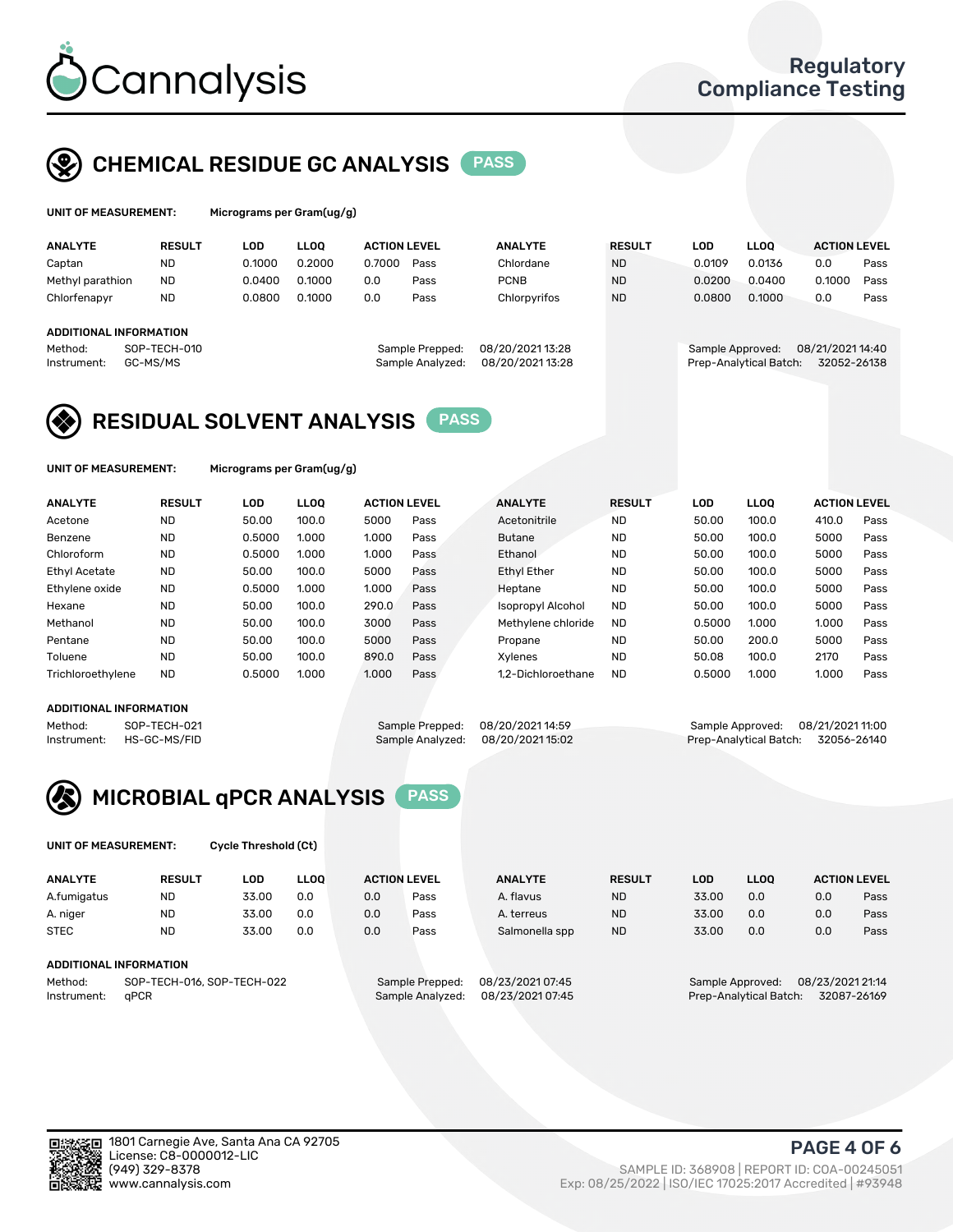



| UNIT OF MEASUREMENT:   |                                                                                                                                                                                      | Micrograms per Gram(ug/g)      |             |                     |      |                |  |               |                  |                        |                                 |      |  |  |
|------------------------|--------------------------------------------------------------------------------------------------------------------------------------------------------------------------------------|--------------------------------|-------------|---------------------|------|----------------|--|---------------|------------------|------------------------|---------------------------------|------|--|--|
| <b>ANALYTE</b>         | <b>RESULT</b>                                                                                                                                                                        | <b>LOD</b>                     | <b>LLOO</b> | <b>ACTION LEVEL</b> |      | <b>ANALYTE</b> |  | <b>RESULT</b> | <b>LOD</b>       | LLOO <sup>1</sup>      | <b>ACTION LEVEL</b>             |      |  |  |
| Arsenic                | <b>ND</b>                                                                                                                                                                            | 0.0120                         | 0.1000      | 0.2000              | Pass | Cadmium        |  | <b>ND</b>     | 0.0072           | 0.0500                 | 0.2000                          | Pass |  |  |
| Lead                   | <lloq< td=""><td>0.0068</td><td>0.0500</td><td>0.5000</td><td>Pass</td><td>Mercury</td><td></td><td><b>ND</b></td><td>0.0060</td><td>0.0500</td><td>0.1000</td><td>Pass</td></lloq<> | 0.0068                         | 0.0500      | 0.5000              | Pass | Mercury        |  | <b>ND</b>     | 0.0060           | 0.0500                 | 0.1000                          | Pass |  |  |
| Method:<br>Instrument: | <b>ADDITIONAL INFORMATION</b><br>08/20/202115:25<br>SOP-TECH-013<br>Sample Prepped:<br>08/21/2021 12:20<br>ICP-MS<br>Sample Analyzed:                                                |                                |             |                     |      |                |  |               | Sample Approved: | Prep-Analytical Batch: | 08/23/2021 13:51<br>32066-26161 |      |  |  |
|                        | <b>MYCOTOXINS ANALYSIS</b><br><b>PASS</b>                                                                                                                                            |                                |             |                     |      |                |  |               |                  |                        |                                 |      |  |  |
| UNIT OF MEASUREMENT:   |                                                                                                                                                                                      | Micrograms per Kilogram(ug/kg) |             |                     |      |                |  |               |                  |                        |                                 |      |  |  |
| <b>ANALYTE</b>         | <b>RESULT</b>                                                                                                                                                                        | <b>LOD</b>                     | <b>LLOO</b> | <b>ACTION LEVEL</b> |      | <b>ANALYTE</b> |  | <b>RESULT</b> | <b>LOD</b>       | <b>LLOQ</b>            | <b>ACTION LEVEL</b>             |      |  |  |
| Aflatoxin B1           | <b>ND</b>                                                                                                                                                                            | 1.000                          | 2.000       |                     | N/A  | Aflatoxin B2   |  | <b>ND</b>     | 2.000            | 5.000                  |                                 | N/A  |  |  |
| Aflatoxin G1           | <b>ND</b>                                                                                                                                                                            | 2.000                          | 5.000       |                     | N/A  | Aflatoxin G2   |  | <b>ND</b>     | 2.000            | 5.000                  |                                 | N/A  |  |  |

Total Aflatoxins ND 10.00 14.00 20.00 Pass Ochratoxin A ND 1.000 2.000 20.00 Pass

#### ADDITIONAL INFORMATION

Method: SOP-TECH-020 Sample Prepped: 08/20/2021 15:00 Sample Approved: 08/23/2021 09:52 Instrument: LC-MS/MS Sample Analyzed: 08/20/2021 15:05 Prep-Analytical Batch: 32055-26143

## FILTH & FOREIGN MATERIAL ANALYSIS PASS

UNIT OF MEASUREMENT: Filth and Foreign Matter (%, #/3g)

| <b>ANALYTE</b>                                              | <b>RESULT</b> | LOD | <b>LLOO</b> | <b>ACTION LEVEL</b>                                                        |      | <b>ANALYTE</b> | <b>RESULT</b> | LOD                                                                           | <b>LLOO</b> | <b>ACTION LEVEL</b> |      |
|-------------------------------------------------------------|---------------|-----|-------------|----------------------------------------------------------------------------|------|----------------|---------------|-------------------------------------------------------------------------------|-------------|---------------------|------|
| IF RH ME                                                    | <b>ND</b>     | 0.0 | 0.0         | 1.000                                                                      | Pass | <b>IFM</b>     | <b>ND</b>     | 0.0                                                                           | 0.0         | 25.00               | Pass |
| Mold                                                        | <b>ND</b>     | 0.0 | 0.0         | 25.00                                                                      | Pass | <b>SSCD</b>    | <b>ND</b>     | 0.0                                                                           | 0.0         | 25.00               | Pass |
| ADDITIONAL INFORMATION                                      |               |     |             |                                                                            |      |                |               |                                                                               |             |                     |      |
| SOP-TECH-009<br>Method:<br>Instrument:<br>Visual Inspection |               |     |             | 08/23/2021 13:06<br>Sample Prepped:<br>08/23/202113:13<br>Sample Analyzed: |      |                |               | 08/23/2021 13:20<br>Sample Approved:<br>Prep-Analytical Batch:<br>32109-26179 |             |                     |      |